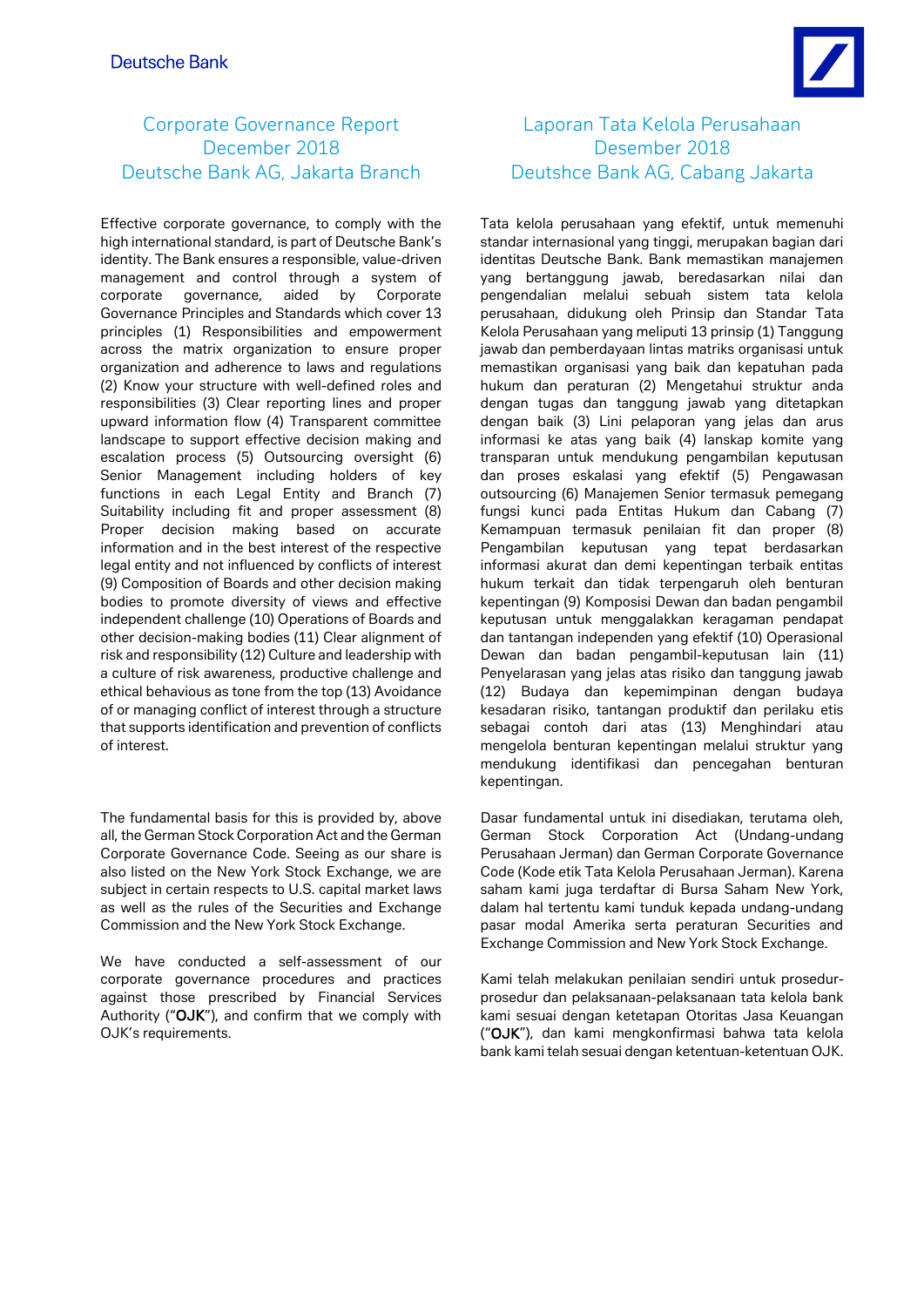The requirements from OJK on Corporate Governance related to:

# 1. The Board of Commissioners and the Board of **Directors**

OJK has set out comprehensive requirements, covering several aspects governance with regard to the establishment of the Board of Commissioners (BOC) and the Board of Directors (BOD). All banks operating in the Republic of Indonesia are required to comply with these requirements.

Deutsche Bank AG is a multi-national bank, headquartered in Germany. The Management Board is responsible for managing the company globally, and for the overall supervision of the Deutsche Bank Group. In Asia Pacific, Asia-Pacific EXCO (APAC EXCO) chaired by the Management Board member responsible for Asia Pacific is the senior most body responsible for the bank's business and franchise strategy and execution in the region. APAC EXCO is aided by the Regional Governance Committee (RGC) in the matters of governance. Operational and technology, cost, control, risk and efficiency subjects. RGC also performs the function of Board of Commissioners for DB Indonesia. Pursuant to the Terms of Reference the RGC is expected to meet every month.

The RGC is chaired by the Group AsiaPac COO and has 15 voting members amongst senior managers representing regional business, regional infrastructure and large country / hub COOs. Additionally it also has 2 non-voting members. The RGC keeps an oversight on the Bank in Indonesia through once or twice a year of the Indonesian operations / performance as well as approval of the Annual Business Plan to be submitted to OJK

At the local level, in Indonesia, the Board of Directors is represented by the local Executive Committee (EXCO). The EXCO has 12 members representing Country Management, Business Heads and Infrastructure Heads. Of the 12 EXCO members, 6 have undergone the Fit and Proper Test clearance from OJK. The EXCO is responsible for the management of the Bank in Indonesia. This includes reviewing the business strategy for the bank, overseeing the profitability of the bank, ensuring compliance of regulations, etc.

Members of the RGC and the EXCO have the background and experience that has tested their credibility, integrity and competence for the role. All members of the RGC and EXCO are required to comply with the regulations applicable to employees regarding purchase of equity, and need to declare such ownership.

Ketentuan OJK mengenai Tata Kelola Perusahaan berhubungan dengan:

## 1. Dewan Komisaris dan Dewan Direksi

OJK telah menentukan ketentuan yang lengkap, mencakup beberapa aspek tata kelola sehubungan dengan pembentukan Dewan Komisaris (BOC) dan Dewan Direksi (BOD). Semua bank yang beroperasi di Indonesia diharuskan mematuhi ketentuan ini.

Deutsche Bank AG adalah bank multi-nasional, dengan kantor pusat di Jerman. Dewan Manajemen bertanggungjawab untuk mengelola perusahaan secara global, dan untuk pengawasan keseluruhan Grup Deutsche Bank. Di Asia Pasifik, Asia-Pacific EXCO (APAC EXCO) yang dipimpin oleh anggota Dewan Manajemen bertanggungjawab untuk Asia Pasifik adalah badan paling senior yang bertanggungajwab untuk bisnis bank dan strategi franchise serta eksekusi di wilayah. APAC EXCO dibantu oleh Regional Governance Committee (RGC) dalam masalah tata kelola, Operasional dan teknologi, biaya, pengendalian, risiko dan efisiensi. RGC juga melaksanakan fungsi Dewan Komisaris untuk DB Indonesia. Berdasarkan *Terms of Reference*, RGC diharapkan untuk mengadakan rapat setiap bulan.

RGC diketuai oleh Group AsiaPac COO dan mempunyai 15 anggota dengan hak suara di antara manajer senior yang mewakili bisnis regional, infrastruktur regional dan COO negara besar/hub. Selain itu, juga terdapat 2 anggota tanpa hak suara. RGC mengawasi Bank di Indonesia melalui operasional/kinerja Indonesia satu atau dua kali dalam satu tahun serta persetujuan Rencana Bisnis Tahunan untuk diajukan kepada OJK.

Pada tingkat lokal, di Indonesia, Dewan Direksi diwakili oleh Komite Eksekutif lokal (EXCO). EXCO memiliki 12 anggota yang mewakili Manajemen Negara, Pimpinan Bisnis dan pimpinan Infrastruktur. Dari 12 anggota EXCO, 6 telah menjalani uji Fit and Proper Test oleh OJK. EXCO bertanggung jawab atas manajemen Bank di Indonesia. Hal ini termasuk meninjau strategi bisnis bank, mengawasi profitabilitas bank, memastikan kepatuhan pada peraturan, dsb.

Anggota RGC dan EXCO memiliki latar belakang dan pengalaman yang membuktikan kredibilitas, integritas dan kompentensi mereka untuk tugas yang diemban. Semua anggota RGC dan EXCO diwajibkan untuk mematuhi peraturan yang berlaku bagi karyawan mengenai pembelian ekuitas, dan kewajiban untuk melaporkan kepemilikan tersebut.

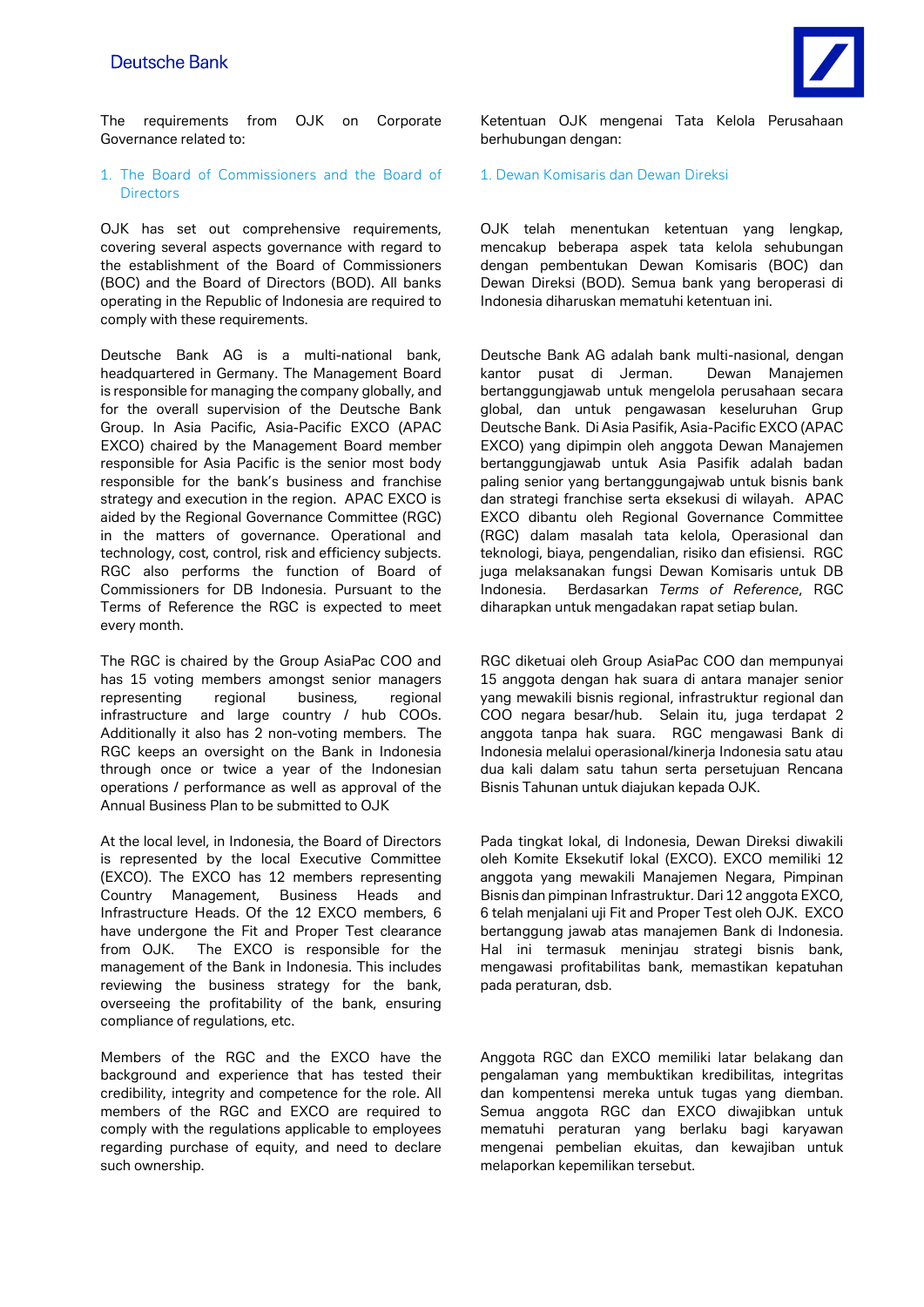# 2. Committees 2. Komite

The firm globally has a Committee Governance Policy to ensure that all commitees formed for relevant decision making for specific task and have corresponding authority to take those decisions. Under such framework, there are 4 main committees in DB Indonesia (1) Executive Committee (EXCO) chaired by the Chief Country Officer which provides business and strategic direction to the firm business in the country. Also ensures that laws and regulations are adhered to (2) Operating Committee (OPCO) chaired by the Chief Operating Officer responsible for infrastructure, operations and technology governance (3) Indonesia Risk Committee (IRC) – chaired by the Risk Director and responsible for risk issues and quarterly risk reporting to OJK and (4) Asset and Liability Committee (ALCO) – chaired by the Treasurer responsible for liquidity and funding, transfer pricing and capital management. EXCO and OPCO meet every month. IRC meets once every quarter and ALCO meets bi monthly.

As global financial service providers, banks face actual and potential conflicts of interest periodically. Deutsche Bank conducts its business according to the principle that it must manage conflict of interest fairly whether between itself and its clients, between one client and another, between the bank and its employees or between the employee and the client, etc To manage conflicts of interest situations promptly and fairly, the Bank has in place Groupwide Conflicts of Interest Policy as well as detailed framework that address the identification and management of actual and potential conflicts of interest that may arise in the course of the Bank's business. These procedures relate to independence of business divisions, appropriate controls over flow of information, restrictions on cross-Board membership, etc.

The Compliance and Legal departments of the bank assist in the identification and monitoring of such conflicts of interest situations.

## 4. Compliance Function **4. Fungsi Kepatuhan**

Market conduct is regulated in several markets that we operate in. Complying with these regulations is central to ensuring fair and efficient markets and to promoting investor confidence. Deutsche Bank is committed to ensuring compliance with the regulatory requirements in each market.

To achieve this objective, a separate and independent Compliance function has been set up within Deutsche Bank AG; Jakarta Branch. The key responsibility of the Compliance department is to facilitate lawful and



Perusahaan secara global memiliki Kebijakan Tata Kelola Komite untuk memastikan bahwa semua komite yang dibentuk untuk pengambilan keputusan terkait tugas tertentu memiliki kewenangan yang sesuai untuk mengambil keputusan tersebut. Berdasarkan kerangka kerja demikian, terdapat 4 komite utama di Indonesia (1) Executive Committee (EXCO) yang diketuai oleh Chief Country Officer memberi pengarahan bisnis dan strategis bagi bisnis perusahaan di negara. Selain memastikan bahwa hukum dan undang-undang dipatuhi (2) Operating Committee (OPCO) yang diketuai oleh Chief Operating Officer bertanggung jawab atas tata kelola infrastruktur, operasional dan teknologi (3) Indonesia Risk Committee (IRC) - diketuai oleh Direktur Risiko dan bertanggung jawab atas masalah risiko dan pelaporan risiko triwulanan kepada OJK dan (4) Asset and Liability Committee (ALCO) - diketuai oleh Treasurer yang bertanggung jawab atas likuiditas dan pendanaan, transfer pricing dan manajemen modal. EXCO dan OPCO mengadakan pertemuan setiap bulan. IRC bertemu sekali setiap triwulan dan ALCO bertemu setiap dua bulan.

# 3. Conflicts of Interest 3. Benturan Kepentingan

Sebagai penyedia jasa keuangan global, bank secara berkala dihadapi dengan benturan kepentingan aktual dan potensial. Deutsche Bank menjalankan bisnisnya sesuai dengan prinsip dimana benturan kepentingan harus dikelola secara adil baik antara dirinya dengan kliennya, antara satu klien dengan yang lain, antara bank dengan karyawannya atau antara karyawan dengan klien, dll Untuk mengelola situasi benturan kepentingan dengan segera dan adil, Bank memiliki Kebijakan Benturan Kepentingan Seluruh Kelompok serta kerangka kerja mendetil yang menangani identifikasi dan pengelolaan benturan kepentingan aktual dan potensial yang mungkin timbul sepanjang bisnis Bank. Prosedur ini terkait dengan independensi divisi bisnis, kendali yang tepat atas arus informasi, pembatasan keanggotaan lintas-Dewan, dsb.

Departemen Kepatuhan dan Hukum bank membantu mengidentifikasi dan mengawasi situasi benturan kepentingan.

Perilaku Pasar diatur di beberapa pasar dimana kita beroperasi. Mematuhi peraturan ini adalah sangat penting untuk memastikan pasar yang wajar dan efisien dan untuk meningkatkan kepercayaan investor. Deutsche Bank berkomitmen untuk memastikan kepatuhan dengan persyaratan perundangan di setiap pasar.

Untuk mencapai tujuan ini, sebuah fungsi Kepatuhan terpisah dan independen telah dibentuk di Deutsche Bank AG; Cabang Jakarta. Tanggung jawab utama departemen Kepatuhan adalah untuk memfasilitasi perilaku bisnis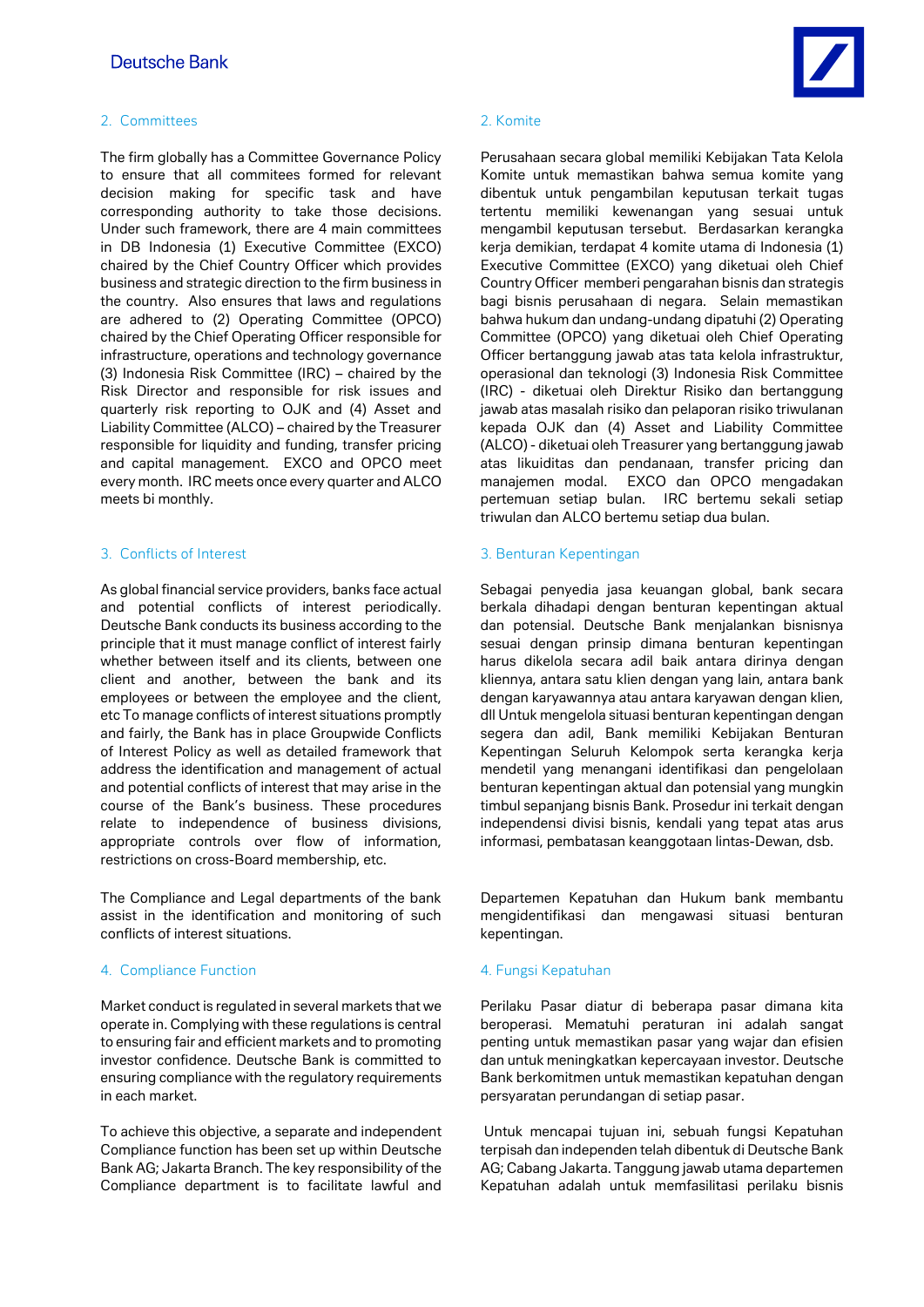ethical business conduct. This department aims at protecting the bank by identifying regulatory solutions, thereby safeguarding the integrity and reputation of the bank. More specifically, the Compliance department promotes awareness of regulatory requirements and monitors compliance of local regulations.

The Compliance function set up in Deutsche Bank AG meets the requirements seat out by OJK.

# 5 Internal Audit Function 5 Fungsi Internal Audit

Deutsche Bank AG has an independent Group Audit function. Group Audit provides a systematic, disciplined manner of examining, evaluating and reporting objectively on the adequacy of both the design and effectiveness of the systems of internal controls and the effectiveness of risk management and governance processes. The coverage model of Group Audit is risk based. Group Audit ensures complete coverage of all business and operational units. The frequency and the intensity of the audit, however, are both determined based on the risk factor of the unit concerned.

Group Audit is required to prepare and execute a dynamic, risk based, audit plan. The audit plan of Group Audit covers all businesses, functions and processes within the group. Group Audit reports its findings in audit reports that are distributed to the local regional and global business heads, to the local management and to the risk units that need to be made aware of the findings. Issues are reported in the audit reports accordance with the Group Audit Policies. Open issues are monitored by Group Audit together with Business Unit monitored by Group Audit until closure, and delays in completing the audit findings are appropriately escalated within the organization to Senior management upto the Management Board level

The Group Audit function is independent of the dayto-day business of the Group and the Group Audit staff assumes neither business nor operational responsibilities. The results of the audit work performed are reported in accordance with the Group Audit Policies.

Deutsche Bank AG Jakarta branch employs an auditor who is supported by his Group Audit colleagues in Singapore to provide adequate coverage of the function.

The structure of the Group Audit function within the Bank meets the requirements set out by Bank Indonesia and OJK in terms of adequacy, efficiency and independence.

yang sah dan etis. Departemen ini bertujuan melindungi bank dengan mengidentifikasi solusi perundangan, dengan demikian melindungi integritas dan reputasi bank. Lebih spesifik, departemen Kepatuhan meningkatkan kesadaran atas persyaratan perundangan dan memantau kepatuhan kepada peraturan lokal.

Fungsi Kepatuhan yang dibentuk di Deutsche Bank AG memenuhi persyaratan yang ditetapkan oleh OJK.

Deutsche Bank AG memiliki fungsi Grup Audit yang independen. Grup Audit menyediakan pemeriksaan secara sistematik dan disiplin, mengevaluasi dan secara obyektif memberikan laporan mengenai kecukupan baik desain maupun efektifitas dari sistem dan kendali internal serta efektifitas manajemen risiko dan proses tata kelola. Model cakupan Kelompok Audit berbasis risiko. Kelompok Audit memastikan liputan yang lengkap atas seluruh satuan bisnis dan operasional. Namun, frekuensi dan intensitas audit keduanya ditentukan berdasarkan faktor risiko dari masing masing satuan.

Group Audit diwajibkan menyiapkan dan melaksanakan rencana audit yang dinamik berbasis risiko. Rencana audit Grup Audit meliputi seluruh binis, fungsi dan proses dalam Grup. Grup Audit melaporkan temuan mereka dalam laporan audit yang didistribusikan kepada pimpinan bisnis lokal, regional dan global, kepada manajemen lokal dan kepada satuan risiko yang perlu diberitahu mengenai temuan tersebut. Isu-isu dilaporkan dalam laporan audit sesuai dengan Kebijakan Grup Audit. Isu yang belum terselesaikan juga dimonitor oleh Grup Audit bersama dengan Business Unit hingga selesai, dan penyelesaian temuan audit yang tertunda dieskalasi secara tepat dalam organisasi kepada manajemen senior sampai ke tingkat Dewan Manajemen.

Grup Audit berfungsi secara independen dari bisnis sehari-hari Kelompok dan staf Grup Audit tidak mengemban tanggung jawab bisnis atau operasional. Hasil kerja audit yang dilakukan dilaporkan sesuai dengan Kebijakan Grup Audit.

Cabang Deutsche Bank AG Jakarta mempekerjakan seorang auditor yang didukung oleh Grup Audit di Singapore untuk memberikan liputan yang memadai untuk fungsi tersebut.

Struktur fungsi Grup Audit dalam Bank memenuhi persyaratan yang ditetapkan oleh Bank Indonesia dan OJK mengenai kecukupan, efisiensi dan independensi.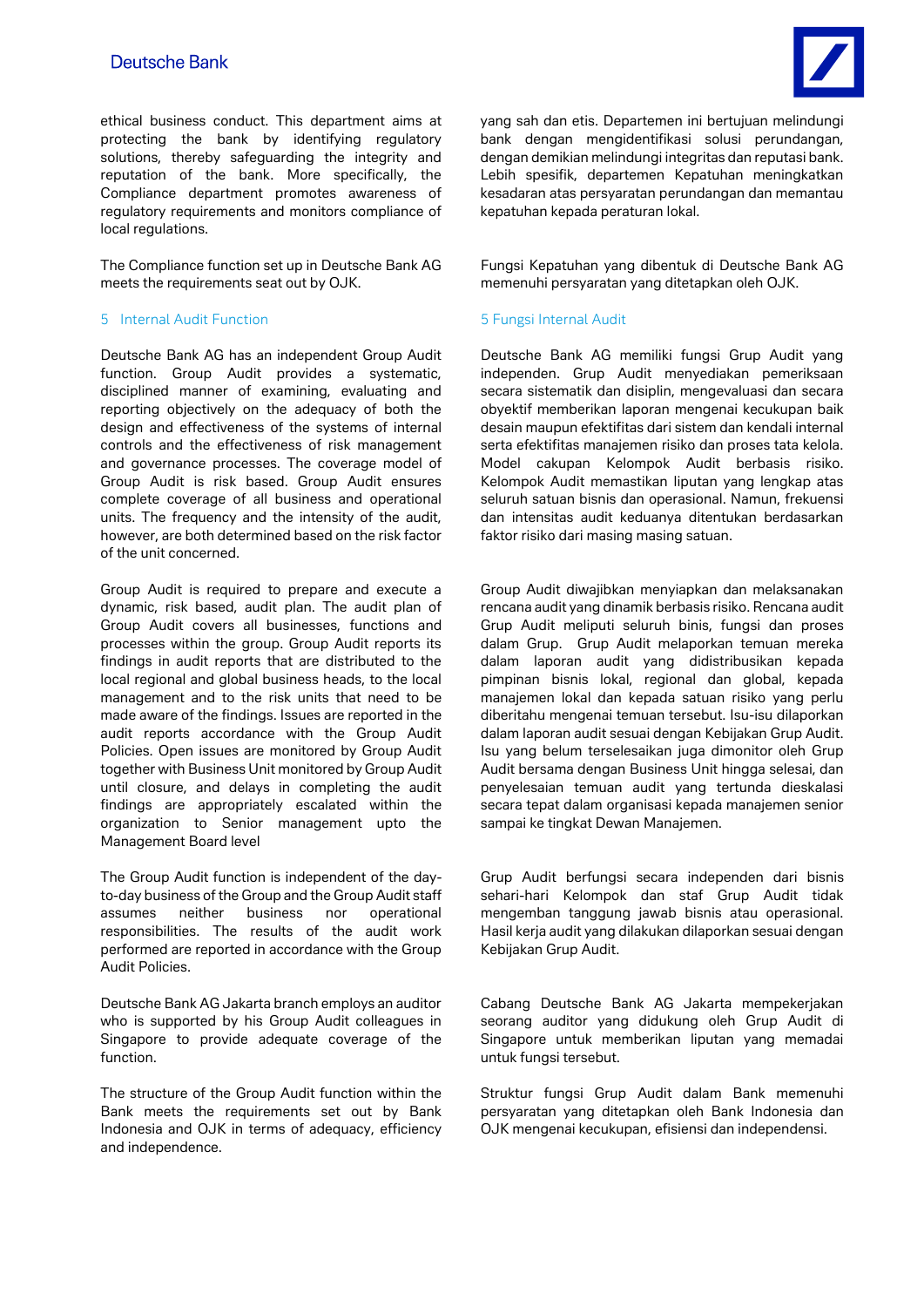# 6.External Audit Function 6. Fungsi Eksternal Audit

Deutsche Bank AG has appointed KPMG as the external auditors of the firm. KPMG come with good credentials, being one of the top four firms in the business, and are also accredited by Bank Indonesia dan OJK.

KPMG demonstrates a good understanding of the banking activities as it acts as an external auditor for the Bank's branches globally. The appointment of the external auditor is managed at the Head Office of Deutsche Bank.

Banks are exposed to a variety of risks such as credit losses, volatility due to variation in market prices and rates, operational failures, liquidity shortages, and regulatory failures and legal / litigation matters. Deutsche Bank has set up divisions to manage all aspects of these risks, from the analysis of the counterparty credit risk and stress testing of market movements to the protection of the Bank's infrastructure and information.

There are dedicated functions within the Risk / Infrastructure divisions of the bank to address various risk types (1) Credit Risk Management for credit risk which covers deault risk, industry risk, country risk and product risk arising from exposures either on balance sheet or off balance sheet like derivatives (2) Market Management to manage marker risk arising from change in market value of our trading positions due to changes in interest rates, foreign exchange rates, credit spreads, market volatility, etc (3) Non-Financial Risk Management to manage all non-financial risks including those from inadequate or failed internal processes, people and systems or from external events (4) Liquidity Risk Control to manage liquidity risk arising from potential inability to meet payment obligations when they become due or only being able to meet the obligations at excessive costs (5) Legal to manage legal risk which can arise from interpretation of laws to drafting of contract documents to litigation (6) Compliance – to address risks from non-adherence to regulations including money laundering and associated risks. (7) Reputational risk is managed using reputational risk management framework and (8) Strategic risk is handled by each business unit and country management.

In addition, the bank has setup Indonesia Risk Committee chaired by the Risk Director / Head of CRM Indonesia which looks at all risk developments and exposures in DB Indonesia and also approve the quarterly risk reporting to OJK

Deutsche Bank complies with the regulations of the Central Bank in this subject.



Deutsche Bank AG telah menunjuk KPMG sebagai auditor eksternal perusahaan. KPMG dihadir dengan kredensial yang baik sebagai salah satu dari empat firma teratas dalam bisnis ini, dan juga terakreditasi oleh Bank Indonesia dan OJK.

KPMG membuktikan pemahaman yang baik tentang kegiatan bank karena ia bertindak sebagai auditor eksternal bagi cabang-cabang Bank secara global. Penunjukan auditor eksternal dikelola oleh Kantor Pusat Deutsche Bank.

## 7. Risk Management and Internal Control Function 7. Manajemen Risiko dan Fungsi Pengawasan Internal

Bank terpapar terhadap beragam risiko seperti kerugian kredit, volatilitas disebabkan oleh variasi harga dan kurs pasar, kegagalan operasional, kekurangan likuiditas, dan pelanggaran peraturan serta masalah hukum / litigasi. Deutsche Bank telah membentuk divisi divisi untuk mengelola seluruh aspek risiko ini, mulai dari analisis risiko kredit mitra dan stress testing pergerakan pasar sampai perlindungan infrastruktur dan informasi Bank.

Terdapat fungsi khusus dalam divisi Risiko / Infrastruktur bank untuk menangani berbagai jenis risiko (1) Credit Risk Management untuk risiko kredit yang meliputi risiko kegagalan, risiko industri, risiko negara dan risiko produk yang timbul dari keterpaparan baik di dalam neraca atau di luar neraca seperti derivatif (2) Market Management untuk mengelola risiko pasar yang timbul dari perubahan nilai pasar posisi perdagangan kita yang disebabkan oleh perubahan suku bunga, kurs valuta asing, *credit spread*, volatilitas pasar, dst (3) Non-Financial Risk untuk mengelola semua risiko non-keuangan termasuk yang tmbul dari proses internal, manusia dan sistem yang tidak memadai atau gagal atau dari kejadian eksternal (4) Liquidity Risk Control untuk mengelola risiko likuiditas yang timbul dari potensi kegagalan memenuhi kewajiban pembayaran ketima mereka jatuh tempo atau hanya mampu memenuhi kewajiban dengan biaya tinggi (5) Legal untuk mengelola risiko hukum yang dapat timbul dari penafsiran hukum sampai penyusunan dokumen kontrak sampai litigasi (6) Compliance - untuk menangani risiko dari ketidakpatuhan terhadap peruaturan termasuk pencucian uang dan risiko terkait. (7) Risiko reputasi dikelola menggunakan kerangka kerja manajemen risiko reputasi dan (8) Risiko strategis ditangani oleh setiap satuan bisnis dan *country management*.

Sebagai tambahan, bank telah membentuk Komite Risiko Indonesia yang diketuai oleh Direktur Risiko / Pimpinan CRM Indonesia yang mempelajari semua perkembangan dan keterpaparan risiko di DB Indonesia dan juga menyetujui pelaporan risiko triwulanan kepada OJK.

Deutsche Bank mematuhi peraturan Bank Sentral dalam hal ini.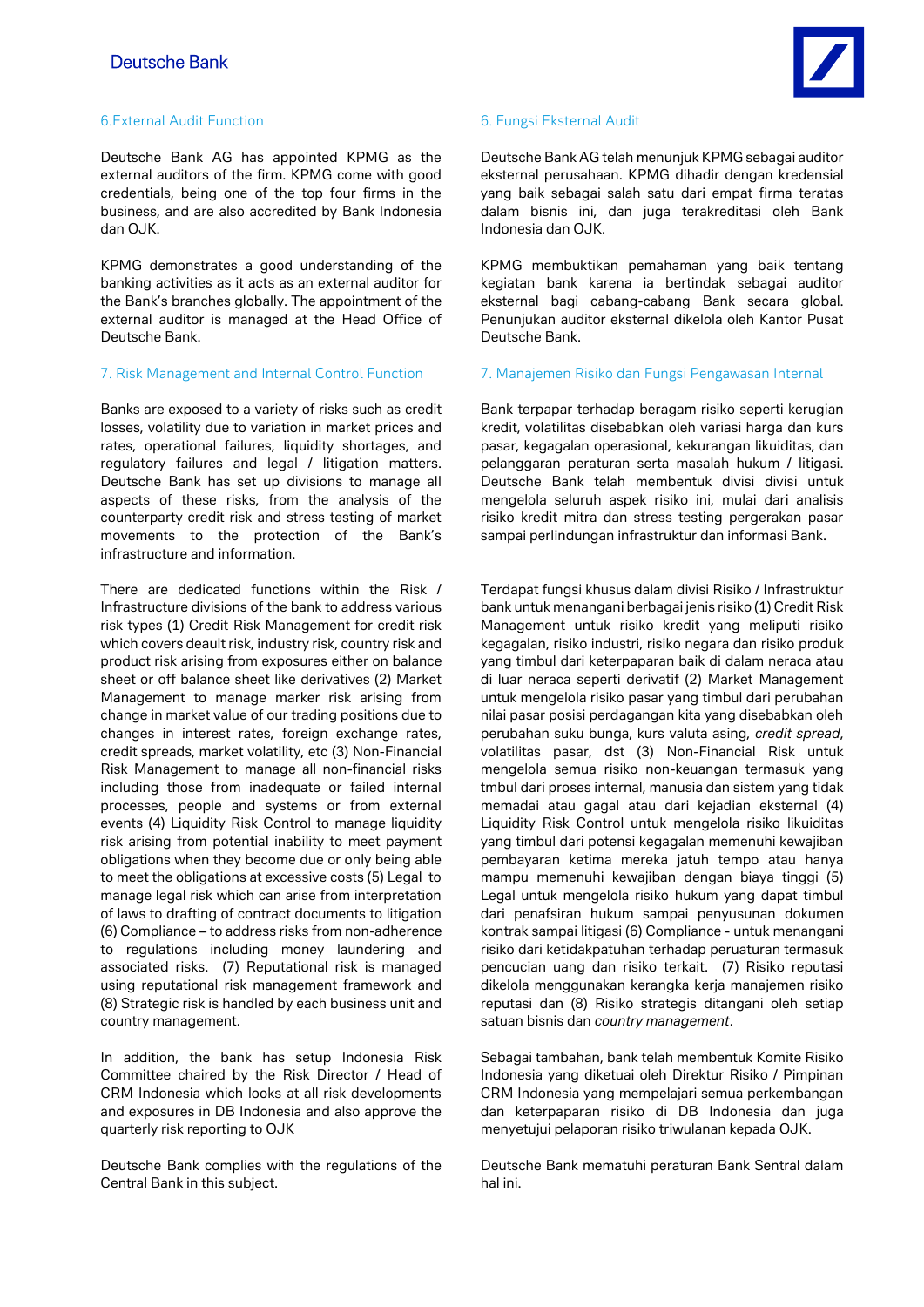

In Indonesia, Deutsche Bank AG adheres to the OJK regulation on the Legal Lending Limits, to avoid concentration risk on one obligor. Every effort is also made to provide OJK with the accurate reports in a timely manner.

# 9. Transparency of Financial Results 9. Transparansi Laporan Keuangan

Deutsche Bank is committed to providing a true and fair representation of its financial performance to its shareholders and to the other parties concerned, in a timely manner. Accordingly, the financial results are prepared and presented in accordance with the relevant global accounting standards of accuracy, consistency, disclosure and transparency.

Deutsche Bank AG displays its financial results on its home page and, at a global level, conducts regular media briefings to explain its financial performance results.

# 10. Strategic Business Plan 10. Rencana Strategis Bisnis

Deutsche Bank in Indonesia prepares a comprehensive business plan each year. This plan is finalised taking into consideration both the local and global economic and financial market conditions, and the key strategic / tactical initiatives of the Bank. The plan is discussed with regional business and infrastructure heads and approved by the RGC in its role as the Board of Commissionsers for DB Indonesia before it is submitted to OJK.

The plan is monitored continuously by the respective business lines, and the EXCO are kept updated of the performance. Changing market conditions can require a refocusing and a review of the plans. However, any amendments require to be agreed with the business heads concerned and also agreed with OJK at the half year time.

Board of Directors members do not have any financial and family relationship with other members and shareholders.

# 12. Shares Ownership by Directors/Executive **Committees**

None of the members on the Executive Committee hold 5% of shares or more in Deutsche Bank AG, any other bank, any non-bank financial institution or other companies.

## 8. Related Parties and Large Credit Exposure 8. Pihak Terkait dan Eksposur Kredit yang Besar

Di Indonesia, Deutsche Bank AG mematuhi peraturan OJK mengenai Legal Lending Limits, untuk mencegah risiko konsentrasi pada satu obligor. Setiap upaya juga dilakukan untuk memberi laporan yang akurat secara tepat waktu kepada OJK.

Deutsche Bank berkomitmen untuk memberikan representasi yang benar dan wajar atas kinerja keuangannya kepada para pemegang saham dan pihak lain terkait, secara tepat waktu. Oleh karena itu, hasil keuangan disusun dan dilaporkan sesuai dengan standar akuntansi global terkait yang akurat, konsisten, terbuka dan transparan.

Deutsche Bank AG menampilkan hasil keuangannya pada lamannya dan, pada tingkat global, melakukan media briefing secara berkala untuk menjelaskan hasil kinerja keuangannya.

Deutsche Bank di Indonesia menyusun rencana bisnis lengkap setiap tahun. Rencana ini diselesaikan dengan mempertimbangkan baik kondisi ekonomi dan pasar keuangan lokal maupun global, dan inisiatif kunci strategis / taktis Bank. Rencana tersebut didiskusikan dengan pimpinan bisnis dan infrastruktur regional dan disetujui oleh RGC dalam perannya sebagai Dewan Komisaris DB Indonesia sebelum diserahkan ke OJK.

Rencana tersebut dimonitor secara kontinu oleh lini bisnis terkait, dan kinerja terkini dilaporkan kepada EXCO. Kondisi pasar yang berubah ubah dapat memerlukan dilakukannya fokus ulang dan tinjauan atas rencana rencana tersebut. Namun, setiap perubahan harus disetujui oleh pimpinan bisnis terkait dan juga disetujui oleh OJK pada pertengahan tahun.

# 11. Independency 11. Independensi

Anggota Direksi tidak memiliki hubungan keuangan dan keluarga terhadap anggota Direksi lainnya dan pemegang saham.

# 12. Kepemilikan Saham oleh Direksi/Komite Eksekutif

Para anggota Komite Eksekutif tidak memiliki 5% atau lebih saham di Deutsche Bank AG, bank lain, lembaga keuangan bukan bank lain, atau perusahaan lain.